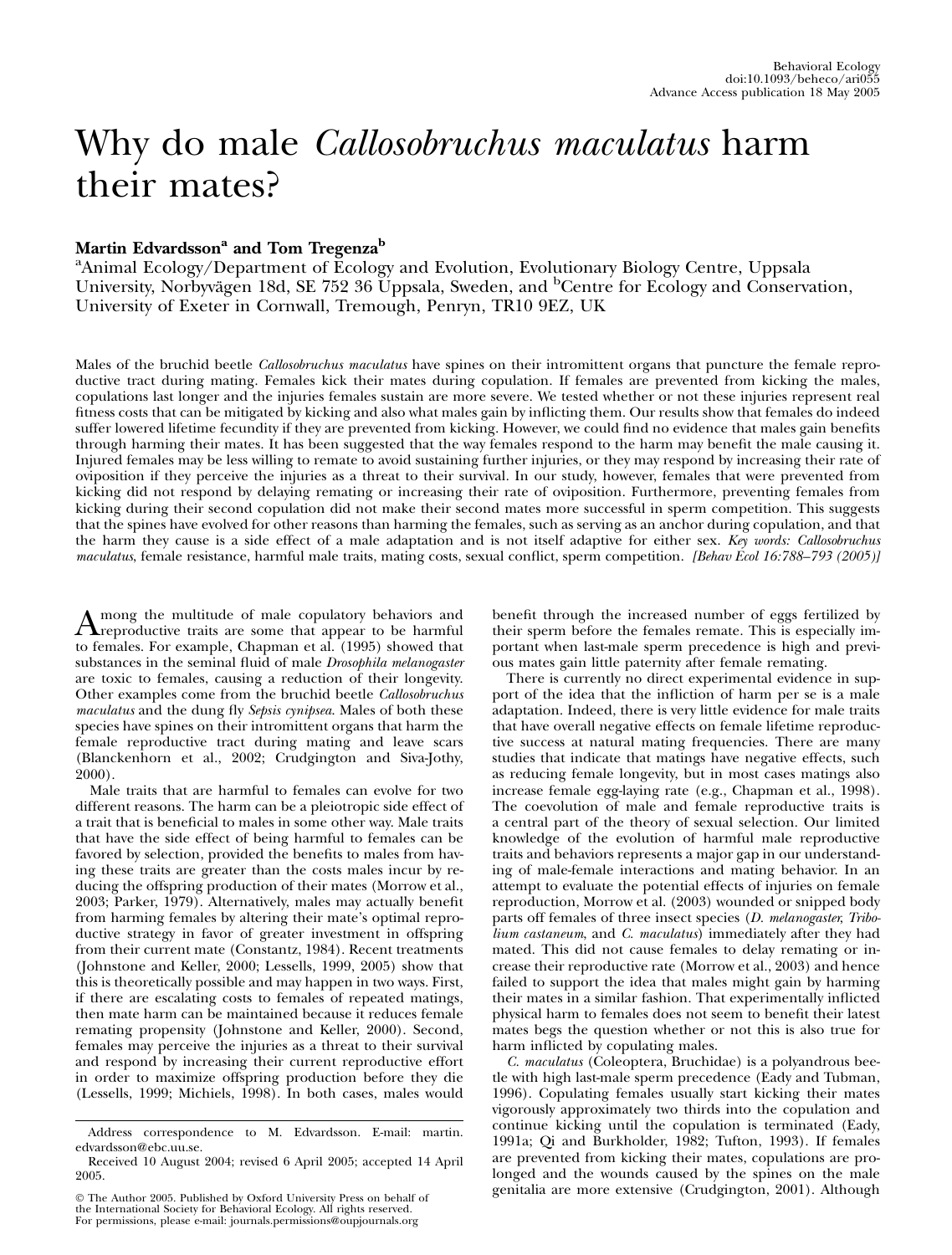negative effects on female fitness of such damage have not been reported, some costs to females seem likely. It has hence been suggested that mate kicking has evolved to mitigate the costs of mating in C. maculatus (Crudgington, 2001). Previous studies have not demonstrated any benefits to male C. maculatus from harming their mates. For females, mating appears both to carry costs and convey benefits. This is manifest in the complex way in which mating rate affects longevity and lifetime offspring production. Crudgington showed that females mated twice (Crudgington and Siva-Jothy, 2000), but not females mated three times (Crudgington, 2001), suffered reduced longevity compared to singly mated females. Arnqvist et al. (2005) found no effects of mating rate on longevity but did find the analogous effect that females with an intermediate mating rate (average number of copulations: 1.82) had a significantly reduced lifetime offspring production compared to females with low (1 copulation) and high mating rates (average number of copulations: 2.6 to 3.9). There is evidence suggesting that nutrients in the male ejaculate are responsible for the benefits of mating (Savalli and Fox, 1999), but whether or not the wounds caused by the spines on the male genitalia are responsible for the costs is not clear. All together, this makes C. maculatus an intriguing model organism in which to study copulatory interactions and the evolution of harmful male traits.

In this study, we report the results of two experiments assessing the effects of preventing female mate kicking in C. maculatus. We tested whether or not the relatively extensive injuries males inflict when mating with females unable to kick them benefit males through increased female refractoriness, rate of offspring production, or sperm precedence. We also evaluated the importance of mate kicking to female lifetime fecundity and hence mating costs.

#### METHODS

C. maculatus is a widely distributed pest on stored legumes. Its eggs are attached to beans, and the larvae develop inside. We used the *Brazil* strain in this study, and cultures were maintained on black-eyed beans Vigna unguiculata at 28°C (with a 19:5 h light:dark photoperiod). Experimental matings were also carried out at 28°C in a constant-temperature room. We ablated female hind legs as described below to prevent mate kicking. This method has previously been found to result in prolonged copulations and more severe injuries to the central region of the female reproductive tract (Crudgington, 2001). Crudgington (2001) showed that these effects were not simply artifacts of females being traumatized before mating because females that had had two other legs ablated prior to mating showed normal copulation durations and levels of injury.

# Experiment 1—mating and remating

We assigned virgin females randomly to two groups. Females assigned to the treatment group had their hind legs ablated immediately before their first mating, and females assigned to the control group had their hind legs ablated immediately after their first mating. Females having their legs ablated were immobilized on ice, and their hind legs were cut off at the midpoint of the tibia with a pair of microscissors. When females belonging to the treatment group had their legs ablated, control females were also immobilized on ice and vice versa. Matings were staged in petri dishes with 30 mm diam. We measured copulation duration and recorded when females started to kick their mates ("time until kicking") and the length of the time period between the onset of kicking and the termination of the copulation (''duration of kicking'').

After the first mating, females were transferred to petri dishes containing 60 black-eyed beans and allowed to oviposit. Every 6 h, females were placed in a 30-mm petri dish together with a new male. If a mating occurred within 10 min, we recorded copulation duration and kicking duration as above. Females that did not mate were transferred to a new petri dish containing 60 fresh, black-eyed beans. This process was repeated until all females had remated. We recorded oviposition for every 6-h period by counting the number of eggs attached to beans.

#### Experiment 2—sperm precedence and ejaculate size

The color morphs tan and black were used in this experiment to enable paternity determination. Hybrids from matings between tan and black beetles are readily distinguishable from homozygous individuals by their color pattern (see Eady, 1991b). The beetles were maintained, and the matings were conducted under the same conditions as above. Virgin black females were mated to virgin black males. Females were then provided with 60 fresh black-eyed beans and were allowed to oviposit for 24 h. The number of eggs laid was later counted by visual inspection of the beans. Females were mated again 24 h after the first mating, this time to tan males. Half of the females had their hind legs ablated, in the same way as described above, approximately 2 h before the second mating. Females that did not have their legs ablated at this time were also immobilized on ice. Their legs were ablated immediately after the second mating at which time the females of the other group were also immobilized on ice. We recorded copulation duration and kicking duration at both matings as described above. This time, we also estimated the size of the transferred ejaculate by weighing males and females immediately prior to and immediately after matings using a Cahn 28 microbalance with an accuracy of  $<$ 10 µg. After their second mating, females were transferred to a petri dish containing 60 fresh black-eyed beans and were allowed to oviposit until they died. Adult offspring were counted and scored for body color when they emerged. This enabled us to calculate lifetime offspring production and the proportion of offspring sired by the second male to mate  $(\overline{P2})$ .

GLIM was used to estimate generalized linear models, and other statistical analyses were carried out using SYSTAT 10.

# RESULTS

### Experiment 1—mating and remating

Females with ablated hind legs copulated for significantly longer periods of time than did normal females (mean =  $341 \pm$ 18.6 s and mean = 261  $\pm$  11.9 s;  $t_{2,48} = -3.61$ ,  $p = .001$ ). Increased copulation duration was caused by a prolongation of the time between the onset of female kicking and the termination of copulation (mean =  $181 \pm 19.4$  s and mean = 80  $\pm$  10.6 s;  $t_{2,48} = -4.53, p < .001$ ). Leg ablation did not have a significant effect on time until remating (see Table 1) or on the rate of oviposition over the 6 h after the first mating (Mann-Whitney  $U_{25,25} = 294, p = .71$ ).

# Experiment 2—size of transferred ejaculate

There was a strong correlation between male weight lost during copulation and female weight gained (first mating:  $r =$ .907,  $p < .0001$ ), indicating that we were able to make reliable measures of the size of the transferred ejaculate. We analyzed variation in ejaculate size in the first mating, measured as female weight gain, in a general linear model (Table 2). Duration of kicking, but not time until kicking, had a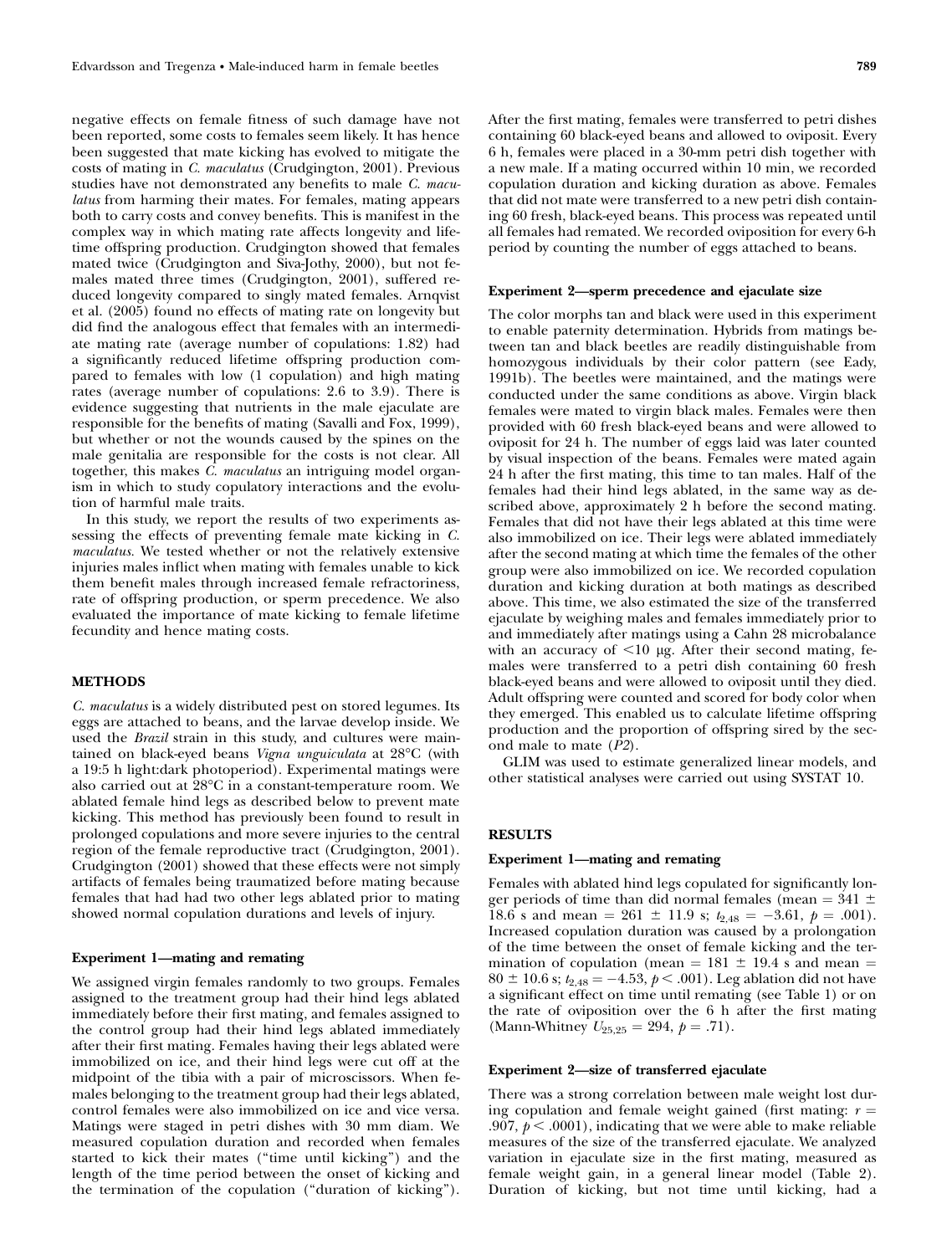#### Table 1

| A contingency table of time to remating for females of the two treatments with actual and expected |
|----------------------------------------------------------------------------------------------------|
| number of females remating at 6-h intervals after an initial mating                                |

| Treatment         | Time (h)     |                  |                  |              |                  |              |              |              |                  |          |
|-------------------|--------------|------------------|------------------|--------------|------------------|--------------|--------------|--------------|------------------|----------|
|                   | 6            | 12               | 18               | 24           | 30               | 36           | 42           | 48           | 54               | Total    |
| Normal<br>Ablated | 7(5)<br>3(5) | 5(6.5)<br>8(6.5) | 3(3.5)<br>4(3.5) | 9(9)<br>9(9) | 1(0.5)<br>0(0.5) | 0(0)<br>0(0) | 0(0)<br>0(0) | 0(0)<br>0(0) | 0(0.5)<br>1(0.5) | 25<br>25 |
| Table             | 10           | 13               |                  | 18           |                  | 0            |              |              |                  | 50       |

 $\chi^2$  has been calculated from this table.  $\chi^2_{\rm b}$  has been calculated from a table where the columns have been merged into two columns (6–12 h and 18–54 h) and all the expected frequencies hence are larger than 10.  $\chi^2_a = 4.435$ ;  $v = 8$ ;  $p > .75$ .  $\chi^2_b = 0.0805$ ;  $v = 1$ ;  $p > .75$ .

significant positive association with the size of the transferred ejaculate in the first mating (Table 2). To produce a model only including variables with a significant effect on ejaculate size, we performed stepwise backwards elimination of the nonsignificant variables in Table 2, starting with the least significant variable. Duration of kicking was still the only significant variable after the stepwise elimination of the nonsignificant variables and the exclusion of one extreme outlier ( $p = .003$ ,  $r^2 = .27$ ,  $N = 30$ ). The outlier had a studentized residual of 3.3 and did not change the significance of the models. In the second mating, males copulating with females with intact hind legs transferred ejaculates that were smaller on average (mean  $= 0.160 \pm 0.010$  mg) than did males copulating with females with ablated hind legs (mean =  $0.18 \pm 0.012$  mg), but the difference was not significant ( $t_{2,22} = -1.40, p = .18$ ).

#### Experiment 2—offspring production

Variance in initial rate of oviposition and lifetime offspring production was analyzed in general linear models (Tables 3 and 4). The initial rate of oviposition, measured over the first 24 h after the first mating, was positively associated with female weight and negatively with copulation duration (especially time until kicking) (Table 3). The effect of female weight remained significant, and time until kicking was marginally nonsignificant after stepwise elimination of the nonsignificant variables ( $p_{\text{female weight}} = .009$  and  $p_{\text{time until picking}} =$  $.052, r^2 = 37, N = 31$ ). The negative association between time until kicking and initial rate of oviposition was also significant in a Spearman rank correlation ( $r_s = -.58$ ,  $N = 31$ ,  $p < .001$ ).

Female weight had a significant positive association with lifetime offspring production; heavier females produced more offspring. Leg ablation also had a significant effect on lifetime offspring production (Table 4). Stepwise elimination of the nonsignificant variables resulted in a model with leg ablation as a fixed factor and female weight as the only covariate ( $p_{\text{female weight}} = .004$  and  $p_{\text{leg ablation}} = .018$ ,  $r^2 = .51$ ,  $N = 22$ ).

#### Table 2

Results of a general linear model of the factors affecting the size of the ejaculate received at the first mating

| Effect              | Coefficient | Standard error | $\boldsymbol{t}$ |      |
|---------------------|-------------|----------------|------------------|------|
| Constant            | 0.175       | 0.106          | 1.635            | .110 |
| Duration of kicking | 0.000       | 0.000          | 2.068            | .049 |
| Time until kicking  | $-0.000$    | 0.000          | $-0.092$         | .928 |
| Female weight       | $-0.017$    | 0.012          | $-1.496$         | .147 |
| Male weight         | 0.029       | 0.018          | 1.599            | .122 |

Females that were unable to kick their mates during their second copulation produced fewer offspring than females that were able to kick their mates (mean  $= 86.7 \pm 4.6$  s and mean = 103  $\pm$  4.0 s,  $t_{2,21}$  = 2.61,  $p = .016$ ). Offspring production was not associated with the size of the two ejaculates (Table 4).

#### Experiment 2—second male sperm precedence, P2

Males copulating with females having ablated hind legs did not achieve higher P2 scores than did males copulating with normal females (mean actual P2 values  $= 0.92 \pm 0.020$  and  $0.93 \pm 0.020$ 0.026, respectively;  $t_{2,21} = 0.127$ ,  $p = .90$  (P2 values are arcsine square root transformed). We analyzed variance in P2 (i.e., the number of offspring fathered by the second male to mate) among females in a generalized linear model, using binomial errors and a logit link function, with the total number of offspring produced after the second mating as the binomial denominator (Table 5). To compensate for overdispersion (McCullagh and Nelder, 1989), we employed the method of Williams (1982). There were no significant interactions between any of the variables in the analysis. Again, P2 was not affected by leg ablation. In the full model, P2 had a highly significant positive association with duration of kicking in the first mating and a marginally significant negative association with duration of kicking in the second mating. However, duration of kicking in the first mating was the only variable that could not be removed from the full model without reducing its fit significantly (duration of kicking in the first mating:  $\chi_1^2 = 17.75, p \leq .001$ ; duration of kicking in the second mating:  $\chi_1^2 = 3.\overline{2}2$ ,  $p = .073$ ). Stepwise elimination of the nonsignificant variables resulted in a model only including duration of kicking in the first mating and time until kicking in the first mating. Removal of either of these variables had a highly significant effect on the fit of this reduced model (duration of kicking in the first mating:  $\chi_1^2 = 50.504, p < .001$ ; time until kicking in the first mating:  $\chi_1^2 = 9.48$ ,  $p = .002$ ).

#### Table 3

Results of a general linear model of the factors affecting number of eggs laid over the first 24 h after the first copulation

| Effect              |          | Coefficient Standard error |          |      |
|---------------------|----------|----------------------------|----------|------|
| Constant            | 16.838   | 15.493                     | 1.087    | .288 |
| Ejaculate size      | 49.833   | 30.863                     | 1.615    | .119 |
| Duration of kicking | $-0.044$ | 0.023                      | $-1.912$ | .067 |
| Time until kicking  | $-0.055$ | 0.025                      | $-2.160$ | .041 |
| Female weight       | 6.869    | 2.001                      | 3.433    | .002 |

 $r^2 = .468; N = 30.$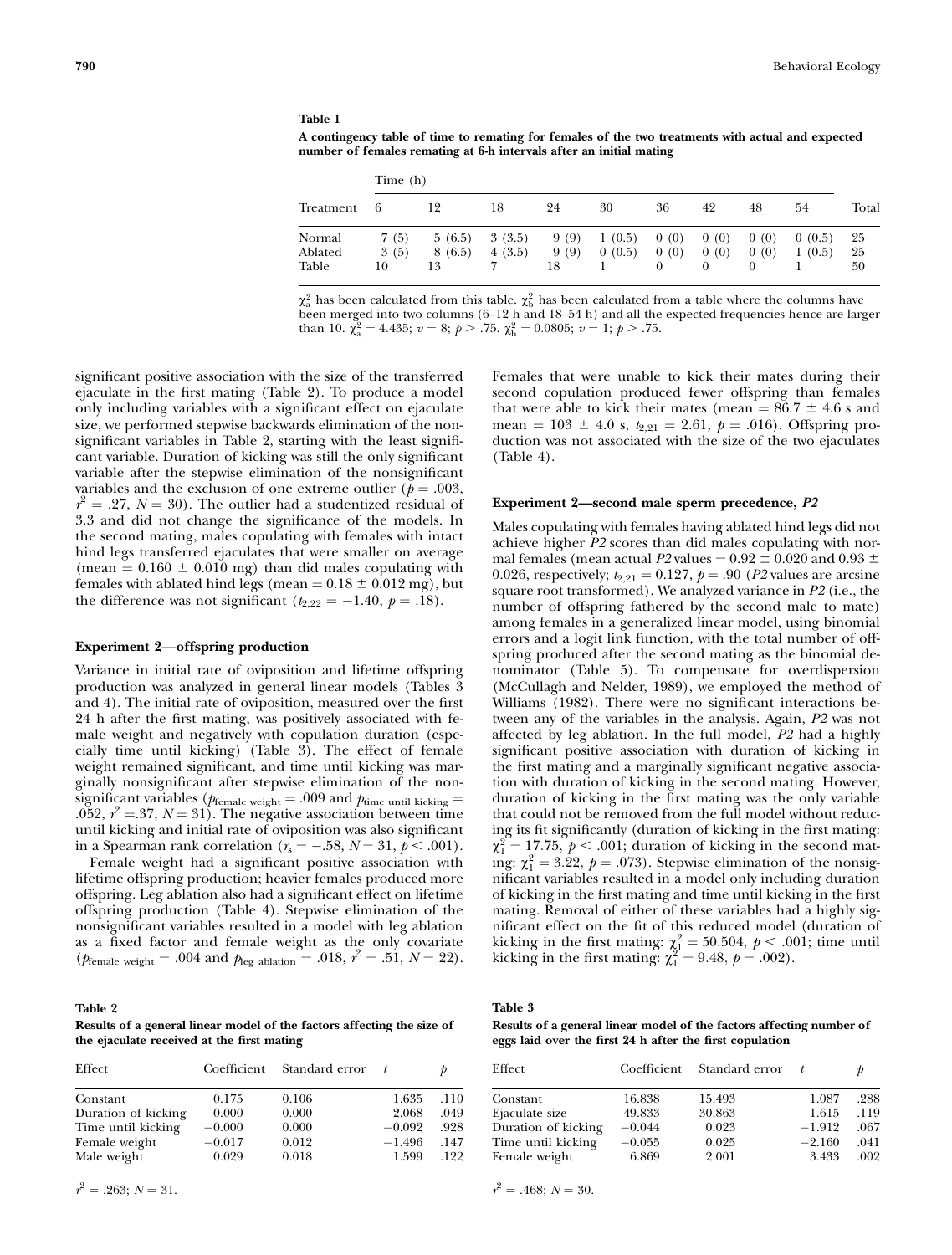Table 4

The results of a general linear model with female lifetime offspring production as the response variable, leg ablation as a fixed categorical factor, and the other variables as covariates

| Effect                  | Sum of squares | df | <i>F</i> ratio | р    |
|-------------------------|----------------|----|----------------|------|
| Ejaculate size $(1)$    | 211.305        |    | 1.604          | .228 |
| Ejaculate size $(2)$    | 267.226        |    | 2.028          | .178 |
| Time until kicking (1)  | 21.950         |    | 0.167          | .690 |
| Duration of kicking (1) | 446.572        |    | 3.389          | .089 |
| Time until kicking (2)  | 276.766        |    | 2.100          | .171 |
| Duration of kicking (2) | 62.795         |    | 0.477          | .502 |
| Female weight           | 959.411        |    | 7.281          | .018 |
| Leg ablation            | 1027.623       |    | 7.798          | .015 |
| Error                   | 1713.038       | 13 |                |      |

The numbers in parentheses refer to the first (1) and second (2) matings.

 $r^2 = .708; N = 22.$ 

# DISCUSSION

We found that females that had their hind legs ablated prior to their second mating had a lower lifetime fecundity than females that had their hind legs ablated immediately after their second mating. This difference could be due to some general costs associated with carrying an injury during mating. However, this seems unlikely given the short duration of mating and the finding of Crudgington (2001) that whereas removal of the hind legs leads to prolonged copulations and more severe injuries to the female reproductive tract, removal of any other two legs prior to mating does not have this effect. A more likely explanation is that our treatment effects are due to the inability of females with ablated legs to kick their mates. This is the first evidence that reduced female resistance to a presumably harmful male trait (Crudgington, 2001) represents an actual fitness cost to females. Mate kicking shortens copulations and may thereby reduce the extent of injuries. Furthermore, it is possible that kicking has additional effects on depth of penetration of male genitalia etc., which could in turn also affect the severity of injuries inflicted by the males. As of yet, it is only possible to speculate over the relative importance of potential mechanisms. However, we can infer that because copulation duration does not appear to influence lifetime fecundity, the influence of mate kicking on fecundity is not likely to be just through its effect on copulation duration.

#### Table 5

The results of a generalized linear model, using binomial errors and a logit link function, of the proportion of offspring fathered by the second male to mate  $(P2)$  with leg ablation as a fixed categorical factor

| Effect                  | Estimate   | Standard error |       |      |
|-------------------------|------------|----------------|-------|------|
| Time until kicking (1)  | 0.00936    | 0.00759        | 1.232 | .121 |
| Duration of kicking (1) | 0.0199     | 0.00577        | 3.455 | .002 |
| Time until kicking (2)  | 0.00208    | 0.00337        | 0.618 | .274 |
| Duration of kicking (2) | $-0.00199$ | 0.00109        | 1.822 | .047 |
| Ejaculate size $(1)$    | 3.501      | 6.326          | 0.553 | .295 |
| Ejaculate size $(2)$    | $-8.418$   | 7.526          | 1.119 | .143 |
| Female weight           | $-0.6154$  | 0.5813         | 1.059 | .155 |
| Leg ablation            | 0.3250     | 0.5473         | 0.594 | .282 |

The numbers in parentheses refer to the first (1) and second (2) matings.

Log-likelihood ratio test of full model:  $\chi^2_8 = 36.13, p < .001, r^2 = .705.$ 

We did not find support for any benefits to males from harming their mates in our study. It has been suggested that females may reduce their remating propensity in response to maleinduced harm to avoid sustaining further injuries (Johnstone and Keller, 2000). This would benefit males through a decreased risk of having to compete with sperm from other males. Results from our first experiment show that leg ablation does not result in a delayed remating. Apparently, male C. maculatus cannot extend the refractory period of their mates by prolonging matings and inflicting more severe injuries.

Males have been suggested to benefit from harming their mates as a consequence of females perceiving the injuries as a threat to their survival and responding by increasing their current reproductive effort in order to maximize offspring production before they die (Lessells, 1999; Michiels, 1998). In neither of our two experiments did ablation of female hind legs prior to mating result in an increased rate of offspring production. This outcome suggests that male C. maculatus cannot manipulate the reproductive effort of their mates to their advantage by prolonging copulations and inflicting more severe injuries.

Males would benefit from harming their mates if females for some reason responded to the harm in a way that helped males achieve precedence over sperm of other males. In our second experiment, males that mated second to females with ablated hind legs did not achieve higher P2 scores than did second males mated to normal females. This suggests that prolonging copulations beyond a certain point and inflicting more severe injuries will not make males more successful at competing with sperm from previous matings. We found that P2 was affected by the duration of the first copulation. Both time until kicking and duration of kicking seem to be important. Counterintuitively, the duration of the first copulation was positively associated with P2; long first copulations gave a high P2 score. This result has now been confirmed by another study on C. maculatus where copulation duration was manipulated by the researchers (Edvardsson M and Canal D, unpublished data). First males to mate that were allowed to copulate for relatively long periods of time were less successful, that is, P2 scores were higher, than males that were allowed to copulate for relatively short periods of time. As in the present study, duration of the second copulation did not have a strong effect on P2.

For there to be a positive relation between length of the first copulation and P2, long first copulations must have a negative impact on the first males' relative reproductive success. This is a difficult finding to explain, but it could happen for a number of reasons. Smaller amounts of sperm may be transferred because male problems with ejaculate transfer lead to long copulations. However, small ejaculates were not associated with long copulations in the present study. Female usage of sperm between the first and second mating may be altered by stimuli and injuries sustained during copulation in such a way that fewer sperm remain in storage at the time of the second mating. This is also an unlikely explanation, however, because a relatively high rate of oviposition was associated with short copulations rather than with long ones. Finally, copulation duration may somehow affect the amounts of sperm being stored at either the first or the second mating through some unknown mechanism.

One possibility is that copulation duration of the first mating, perhaps through the severity of the sustained injuries, somehow influences sperm uptake and storage at the second mating. If copulating for a long time increases the number of stored sperm at both the present copulation and also at subsequent copulations, this would create a trade-off between replacing sperm from previous matings (sperm offense) and avoiding replacement by sperm from future matings (sperm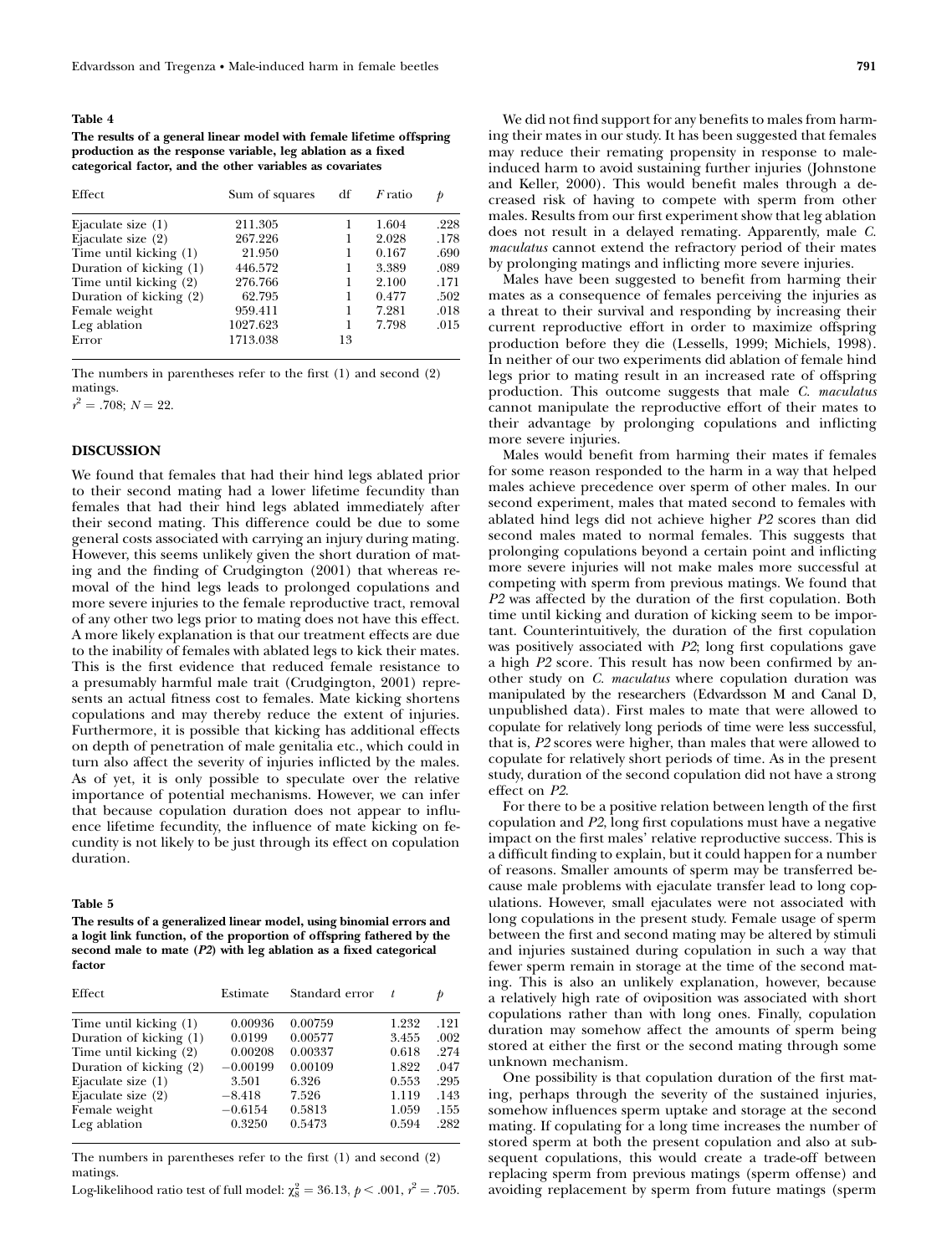defense). Further research is needed to determine whether or not that is the case in C. maculatus.

Perhaps somewhat surprisingly, we failed to find any significant effects on P2 of the relative sizes of the ejaculates from first and second matings. Part of the explanation for this could be that an ejaculate normally contains more sperm than is needed to fill the spermatheca, which will therefore be full of sperm after the first mating regardless of the size of the ejaculate (Eady, 1995). This will diminish the importance of variance in size of the first ejaculate for P2.

We did not test for any effects of ejaculate size on the refractory period of females in this experiment. There is evidence suggesting that males benefit from transferring a large ejaculate through prolonged refractory periods of their mates in C. maculatus (see Savalli and Fox, 1999). We found that duration of kicking was positively associated with size of the transferred ejaculate in the first mating, whereas time until kicking was not. There was a positive relationship between duration of kicking and the size of the ejaculate. Apparently, variance in the size of the transferred ejaculate is determined by events during this part of copulation and not by what takes place during the initial period when the females are not kicking. This suggests that perhaps females start kicking when they have received a certain volume of ejaculate rather than after a certain amount of time. In the second mating, males mating with females with ablated hind legs did not transfer significantly larger ejaculates than males mating with normal females in spite of their longer copulations. It appears that even though ejaculate transfer continues after kicking has started, extending copulations beyond a certain point does not increase the size of the transferred ejaculate.

In conclusion, our results suggest that female mate kicking in C. maculatus indeed mitigates the costs of the injuries males inflict on females during mating. It therefore seems likely that the kicking behavior evolved in response to the harmful male spines. Avoidance of male-imposed costs of mating has been suggested to be an important driving force behind the evolution of female traits in a number of species (see Chapman et al., 2003). However, it is also possible that female kicking originally evolved for other reasons. For instance, females may have used kicking to exercise mate choice (Eberhard, 1996). The males best able to carry out copulation and sperm transfer in spite of female kicking would presumably be the ones of good condition and high genetic quality. This could in turn lead to selection on males to evolve spiny genitalia to be used as anchors during copulation as discussed below. The female kicking behavior may then have been modified to mitigate the injuries caused by the spines.

Our results suggest that males do not benefit from harming their mates. Because we did not find any disadvantages of mating with kicking females compared to nonkicking females, it is possible that kicking is currently beneficial both to males and females because of its positive effects on female fecundity. However, there are some potential benefits to the males from harming their mates that are still unexplored. For instance, females can increase their reproductive output not only by laying more eggs but also by investing more in each egg (Cunningham and Russell, 2000). Males could benefit through increased survival of their offspring if the eggs they fertilized were heavier. We only examined the effects of female leg ablation on the offense component of sperm competition. It is possible that prolonged matings and more severe injuries make males more successful when competing with sperm from subsequent copulations. This seems unlikely, however, because we found a significant negative association between copulation duration of the first mating and the proportion of offspring sired by the first male to mate. It has been

suggested that the puncture wounds caused by male genitalia may speed up and facilitate uptake of seminal substances into the hemolymph of female C. maculatus (Crudgington, 2001; Lewis and Pollock, 1975). If these substances reduce female receptivity to other males, then this could reduce the time it takes females to become unreceptive.

If male C. maculatus do not benefit from harming their mates, then the harm must be regarded as a side effect of another function of the spines. Male genital structures are sometimes involved in the removal of sperm from previous matings (Simmons, 2001), although Eady (1994) showed that this is not the function of the genital spines of male C. maculatus. A perhaps more likely scenario is that the injuries sustained by females are side effects of male efforts to remain in copula for long enough to finish ejaculate transfer (Crudgington, 2001; Simmons, 2001; Siva-Jothy et al., 1996). The spines on the male genitalia may, when the genitalia are inflated inside the female, serve as an anchor. Copulating males are attached very firmly to females (Crudgington, 2001; Edvardsson M and Canal D, personal observation). This would have provided males with a selective advantage if females had evolved kicking as a mate-choice mechanism as discussed above. However, even in the absence of female kicking, being firmly attached to the female during mating is important because male C. maculatus frequently and aggressively try to mate with females that are already copulating. This may well be the reason why the spines evolved in the first place.

Our results fit the conclusions of Morrow et al. (2003), who found that harming female insects immediately after mating does not cause any responses that would be favorable to males. They are also in accord with Hosken et al. (2003), who found that the number of previous copulations, and hence the total amount of damage caused by male genitalia, did not have a positive association either with female reproductive investment or with female reluctance to remate in the dung fly S. cynipsea. This suggests that the harmful spines on the male genitalia of S. cynipsea as well as of C. maculatus have evolved for other reasons than harming the females. Taken together, the current study and the work of Morrow et al. (2003) and Hosken et al. (2003) cast doubt over the suggestion that harming females per se has been an important driving force behind the evolution of harmful male traits in insects.

We thank Fleur Champion de Crespigny for practical help with the experiments. Göran Arnqvist, Urban Friberg, Mari Katvala, Alexei Maklakov, Johanna Rönn, David Westneat, and two anonymous referees provided valuable comments on earlier drafts of this paper. M.E. was supported by a grant from the Swedish Foundation for International Cooperation in Research and Higher Education. T.T. was funded by a Royal Society Fellowship.

# **REFERENCES**

- Arnqvist G, Nilsson T, Katvala M, 2005. Mating rate and fitness in female bean weevils. Behav Ecol 16:123–127.
- Blanckenhorn WU, Hosken DJ, Martin OY, Reim C, Teuschl Y, Ward PI, 2002. The costs of copulating in the dung fly Sepsis cynipsea. Behav Ecol 13:353–358.
- Chapman T, Arnqvist G, Bangham J, Rowe L, 2003. Sexual conflict. Trends Ecol Evol 18:41–47.
- Chapman T, Liddle LF, Kalb MF, Wolfner MF, Partridge L, 1995. Cost of mating in Drosophila melanogaster females is mediated by male accessory gland products. Nature 373:241–244.
- Chapman T, Miyatake T, Smith HK, Partridge L, 1998. Interactions of mating, egg production and death rates in females of the Mediterranean fruit fly, Ceratitis capitata. Proc R Soc Lond B 265:1879–1894.
- Constantz GD, 1984. Sperm competition in Poecilid fishes. In: Sperm competition and the evolution of animal mating systems (Smith RL, ed). London: Academic Press; 465–485.
- Crawley MJ, 1993. GLIM for ecologists. Oxford: Blackwell Science.